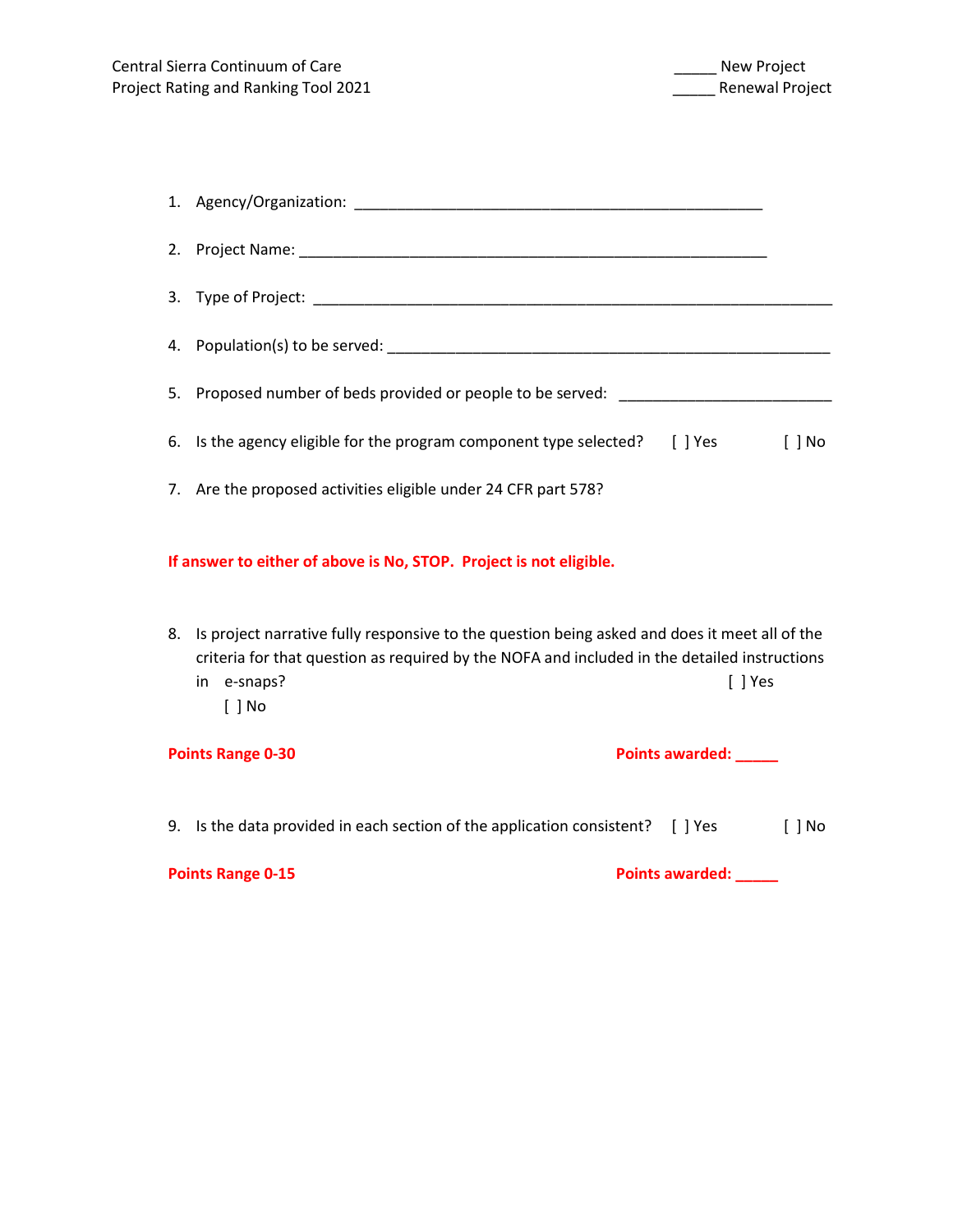## 10. Renewal Projects:

| Performance outcomes from APR report/HMIS:     | Was the Goal Met<br>or reasonably<br>explained if not<br>met? | Points |
|------------------------------------------------|---------------------------------------------------------------|--------|
| Length of stay                                 |                                                               |        |
| % permanent housing exit destinations          |                                                               |        |
| % increase or maintain income                  |                                                               |        |
| <b>Bed</b> Utilization rates                   |                                                               |        |
| Frequency or Amount of Funds recaptured by HUD |                                                               |        |
| Date quality at 90% or above                   |                                                               |        |

## Points Range 0-15 (0-3 points each) each each points awarded:

- 11. Policy Priorities (If HMIS Project, skip to number 12)
	- a. Strategic Resource Allocation (0-10 points) \_\_\_\_\_
		- i. Is this project likely to reduce homelessness within the CoC?
		- ii. Does the project maximize use of available mainstream resources?
		- iii. Has the project demonstrated an ability to meet funding match requirements and leveraged available resources?
	- b. Ending Chronic Homelessness (0-5 points)
		- i. Does the project increase or maintain the number of available units designated for chronically homeless individuals and/or families?
		- ii. Does the project prioritize chronically homeless for vacancies of permanent supportive housing beds not designated for chronically homeless?
	- c. Ending Family Homelessness (0-5 points)
		- i. Does the project provide a means for families experiencing homelessness to be housed quickly and stably using rapid re-housing or permanent supportive housing for families?
	- d. Ending Youth Homelessness (0-5 points) \_\_\_\_\_
		- i. Does the project address the unique needs of homeless youth?
	- e. Ending Veteran Homelessness (0-5 points) \_\_\_\_\_
		- i. Does the project prioritize veterans and their families who cannot be effectively assisted with Department of Veterans Affairs (VA) services?